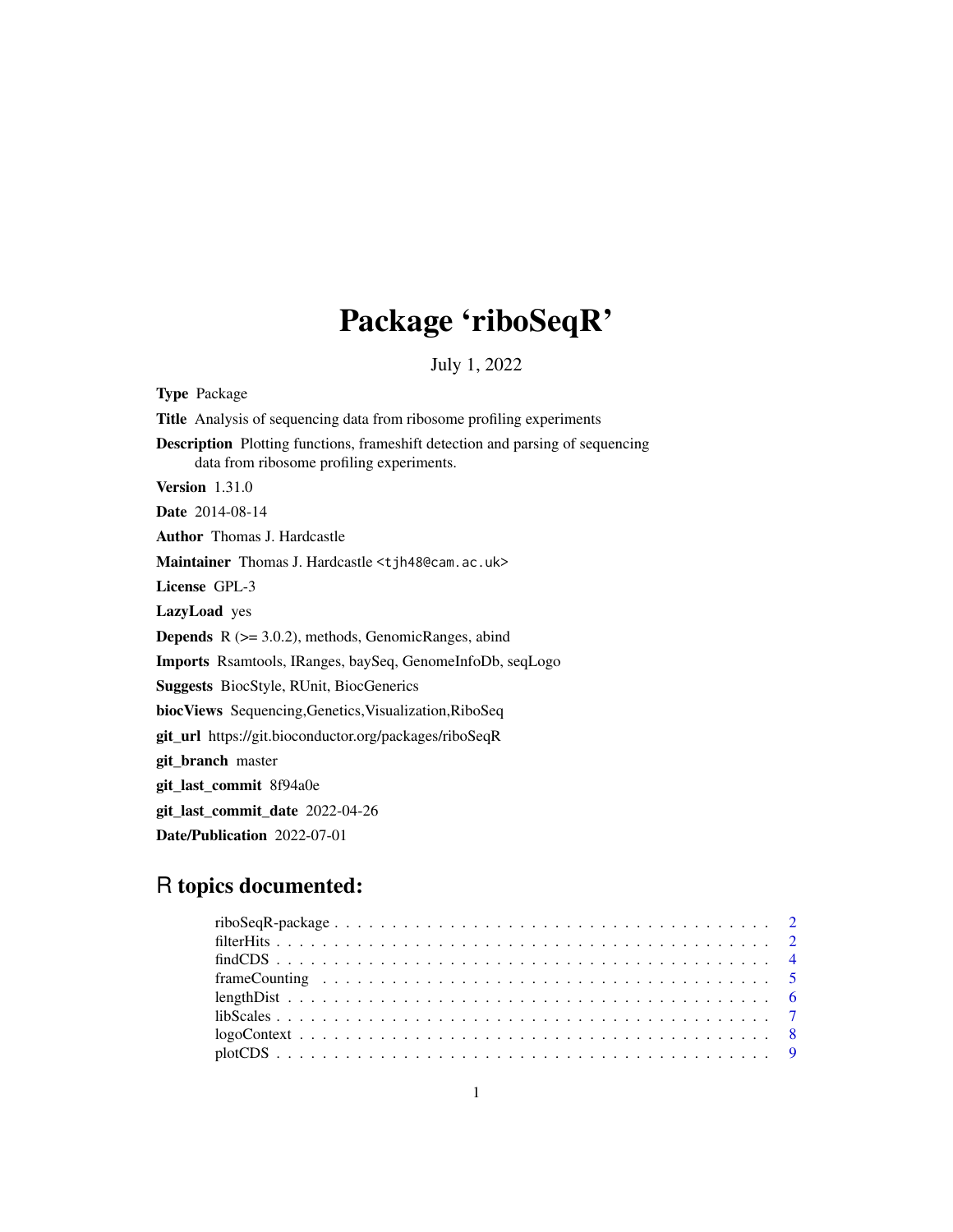#### <span id="page-1-0"></span> $2$  filterHits

| Index |  |
|-------|--|
|       |  |
|       |  |
|       |  |
|       |  |
|       |  |
|       |  |
|       |  |

riboSeqR-package *Analysis of sequencing data from ribosome profiling experiments.*

# Description

Plotting functions, frameshift detection and parsing of sequencing data from ribosome profiling experiments.

# Details

| Package:  | riboSeqR                                                 |
|-----------|----------------------------------------------------------|
| Type:     | Package                                                  |
| Version:  | 1.0.0                                                    |
| Date:     | 2014-05-02                                               |
| License:  | $GPL-3$                                                  |
| LazyLoad: | yes                                                      |
| Depends:  | $R$ ( $>=$ 3.0.2), methods, baySeq, GenomicRanges, abind |
| Imports:  | GenomicRanges, methods, abind                            |
| Packaged: | 2014-05-16 10:49:24 UTC; tjh48                           |
| Built:    | R 3.0.2; ; 2014-05-16 10:49:44 UTC; unix                 |

Further information is available in the following vignettes:

riboSeqR riboSeqR (source, pdf)

# Author(s)

Thomas J. Hardcastle Maintainer: Thomas J. Hardcastle <tjh48@cam.ac.uk>

filterHits *Filters framecalled data based on the mean number of hits observed across a replicate group.*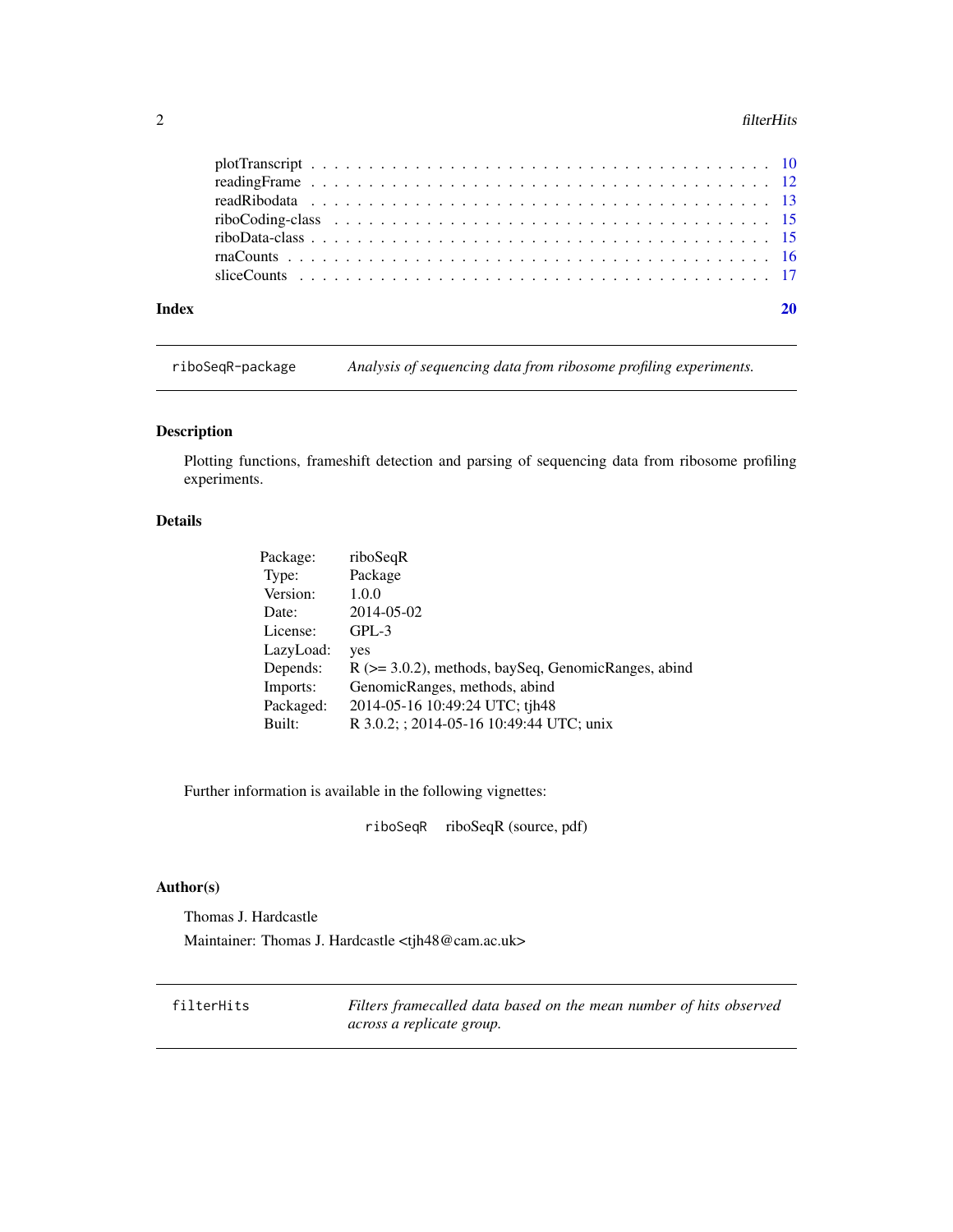#### filterHits 3

#### Description

If no ribosomal footprints of the correct lengths (and frames) are seen at a coding sequence in any replicate group, this sequence is unlikely to be translated (and is therefore likely to be uninteresting). This function filters out these coding sequences, leaving only those with a minimum number of hits in at least one replicate group, and a minimum number of unique sequences aligning in at least one replicate group (to exclude single stacks of sequenced reads passing the filtering).

# Usage

```
filterHits(fCs, lengths = 27, frames, hitMean = 10, unghitMean = 1,
ratioCheck = TRUE, fS)
```
#### Arguments

| fCs        | riboCoding object defining the number of ribosome footprint reads observed<br>over a set of coordinates, their lengths, and their frame relative to coding start<br>sites.                                                                              |
|------------|---------------------------------------------------------------------------------------------------------------------------------------------------------------------------------------------------------------------------------------------------------|
| lengths    | The lengths of ribosome footprint reads to be used in filtering.                                                                                                                                                                                        |
| frames     | If given, the frames of the ribosome footprint reads to be used in filtering. Should<br>be of equal length to the 'lengths' parameter - see examples.                                                                                                   |
| hitMean    | The mean number of hits within a replicate group that should be observed to<br>pass filtering.                                                                                                                                                          |
| unghitMean | The mean number of unique sequences within a replicate group that should be<br>observed to pass filtering. This parameter is intended to avoid cases where a<br>coding sequence is deemed to be expressed based on a few highly expressed<br>sequences. |
| ratioCheck | Checks the ratios of expected phase to maximal phase within the putative coding<br>sequence. See Details.                                                                                                                                               |
| fS         | The output of 'frameCounting' function. Required if 'ratioCheck = TRUE'.                                                                                                                                                                                |

#### **Details**

Frames can be given as a single vector (which specifies the frames used for all lengths of footprints, or as a list, specifying the frame for each length given in 'lengths'.

For highly translated coding regions, the small proportion of out-of-phase reads may cause overlapping but out-of-phase putative coding regions to pass this filtering step. If 'ratioCheck = TRUE', filterHits identifies those cases where the phase with the maximum number of reads (the maximal phase) is not the expected phase for that putative coding region. If the ratio of reads in the expected phase to maximal phase does not significantly (Chi-squared test with significance threshold of 0.05) exceed that ratio observed for all coding regions, the putative coding region is filtered out.

### Value

riboCoding object containing the filtered coding sequences and the associated numbers of ribosome footprint reads.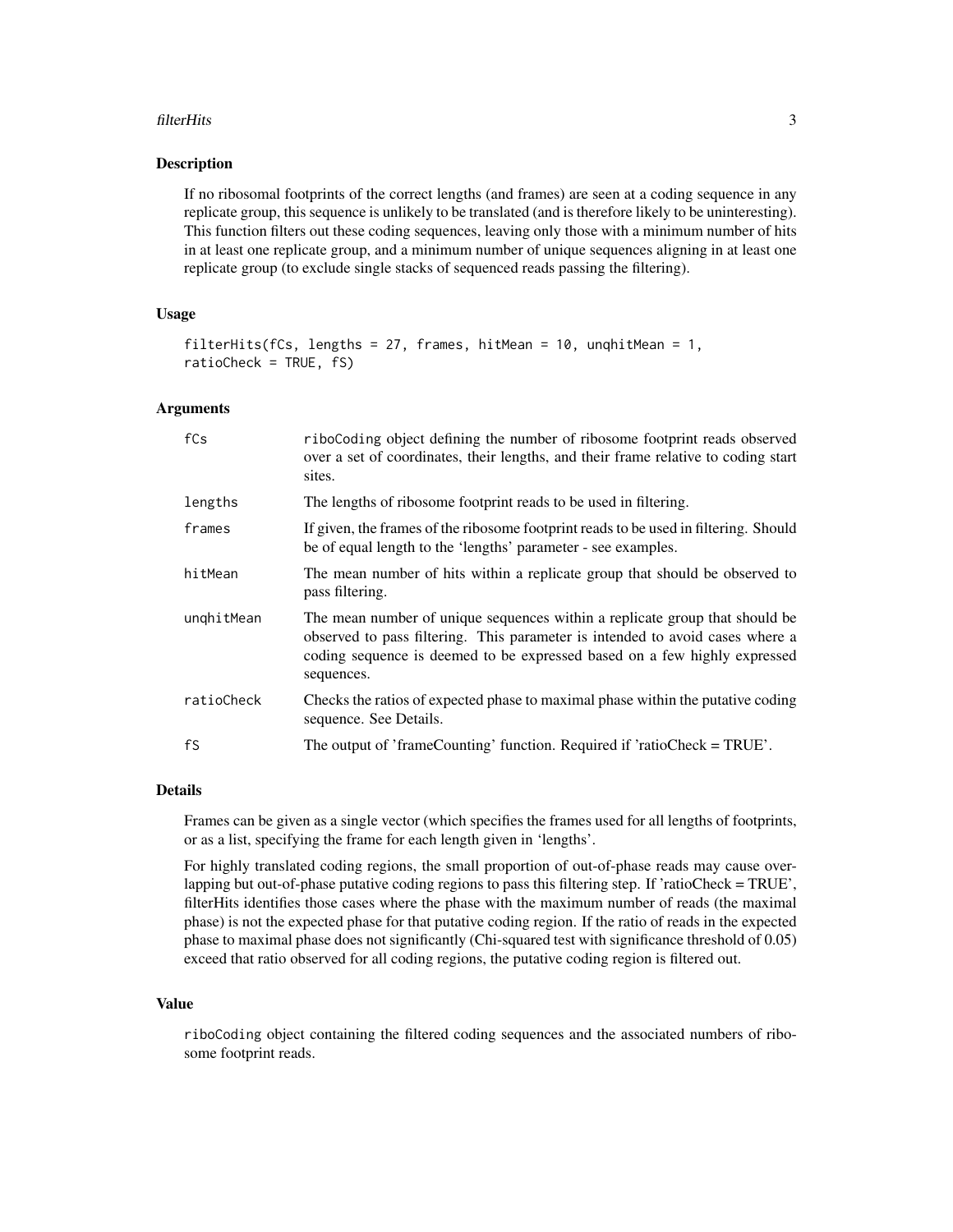#### <span id="page-3-0"></span>Author(s)

Thomas J. Hardcastle

# See Also

frameCounting

#### Examples

```
#ribosomal footprint data
datadir <- system.file("extdata", package = "riboSeqR")
ribofiles <- paste(datadir,
                   "/chlamy236_plus_deNovo_plusOnly_Index", c(17,3,5,7), sep = "")
rnafiles <- paste(datadir,
                  "/chlamy236_plus_deNovo_plusOnly_Index", c(10, 12, 14, 16), sep = "")
riboDat <- readRibodata(ribofiles, rnafiles, replicates = c("WT", "WT",
"M", "M"))
# CDS coordinates
chlamyFasta <- paste(datadir, "/rsem_chlamy236_deNovo.transcripts.fa", sep = "")
fastaCDS <- findCDS(fastaFile = chlamyFasta,
                    startCodon = c("ATG"),
                    stopCodon = c("TAG", "TAA", "TGA"))
# frame calling
fCs <- frameCounting(riboDat, fastaCDS)
# analysis of frame shift for 27 and 28-mers.
fS \le readingFrame(rC = fCs, lengths = 27:28)
# filter coding sequences. 27-mers are principally in the 1-frame,
# 28-mers are principally in the 0-frame relative to coding start (see
# readingFrame function).
ffCs \le filterHits(fCs, lengths = c(27, 28), frames = list(1, 0),
                   hitMean = 50, unqhitMean = 10, fs = fs)
```
findCDS *Parses a transcriptome file looking for start/stop codons in frame.*

#### Description

Looks in the fastaFile for defined start and stop codons in frame with one another. Reports the discovered coordinates as a GRanges object with a 'frame' value.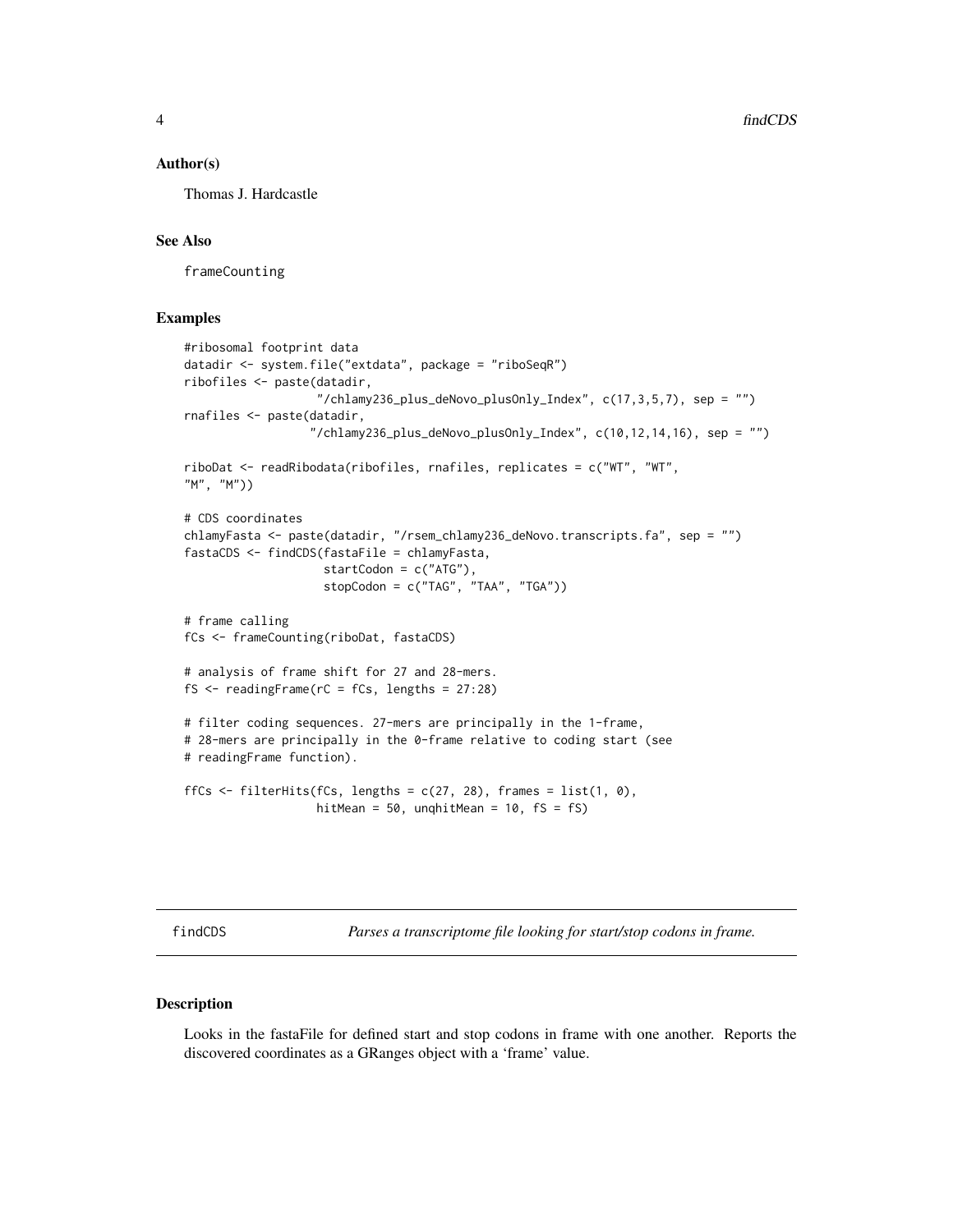# <span id="page-4-0"></span>frameCounting 5

# Usage

```
findCDS(fastaFile, startCodon = c("ATG"), stopCodon = c("TAG", "TAA", "TGA"))
```
#### Arguments

| fastaFile  | Fasta file of transcriptome sequences.                              |
|------------|---------------------------------------------------------------------|
| startCodon | Vector of possible start codons. Defaults to "ATG".                 |
| stopCodon  | Vector of possible stop codons. Defaults to c("TAG", "TAA", "TGA"). |

# Value

A GRanges object.

#### Author(s)

Thomas J. Hardcastle

# Examples

```
datadir <- system.file("extdata", package = "riboSeqR")
chlamyFasta <- paste(datadir, "/rsem_chlamy236_deNovo.transcripts.fa", sep = "")
fastaCDS <- findCDS(fastaFile = chlamyFasta,
                   startCodon = c("ATG"),
                    stopCodon = c("TAG", "TAA", "TGA"))
```
<span id="page-4-1"></span>

| frameCounting | Counts aligned reads within coding sequence regions by frame and |  |  |
|---------------|------------------------------------------------------------------|--|--|
|               | footprint size, splitting by frame and footprint size.           |  |  |

#### Description

Ribosome footprint sequencing reads aligning within coding sequence regions may align in the same frame (relative to start codon) as the coding sequence, or frame shifted by 1 or 2 frames. This function calls the number of aligning reads within the coding sequence, split by frame and footprint size.

# Usage

```
frameCounting(riboDat, cds, lengths = 25:30, offset5p = 0, offset3p = 0)
```
# Arguments

| riboDat  | A riboData object containing the ribosome footprints to be counted.                                                                  |
|----------|--------------------------------------------------------------------------------------------------------------------------------------|
| cds      | A GenomicRanges object containing the coordinates of the coding sequences.                                                           |
| lengths  | Lengths of ribosome footprints to be included in the ribodata object.                                                                |
| offset5p | An offset to the 5' end of the coding sequence coordinates to include ribosome<br>footprints some distance upstream of coding start. |
| offset3p | An offset to the 3' end of the coding sequence coordinates to exclude reads too<br>close to coding stop.                             |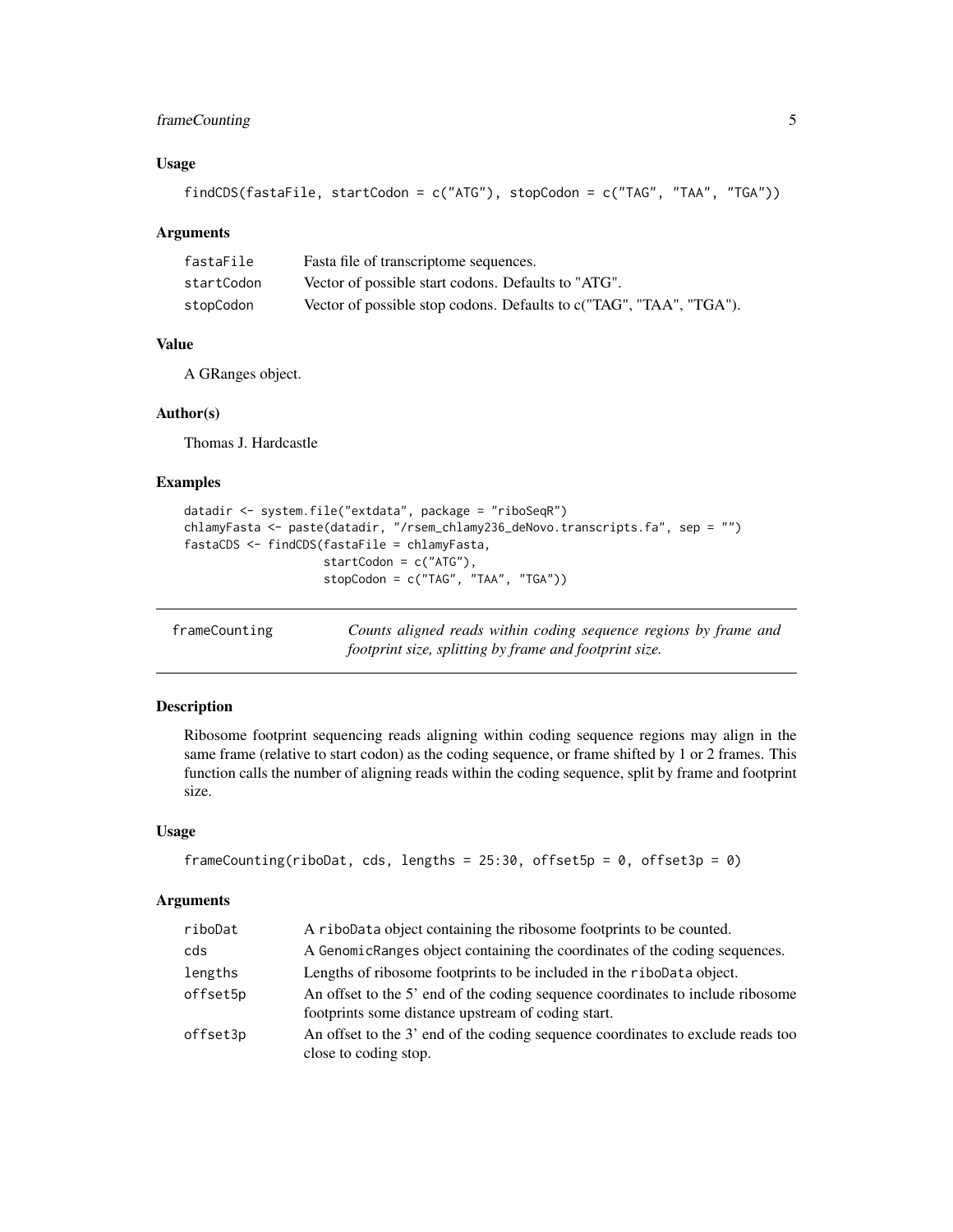## <span id="page-5-0"></span>Value

A riboCoding object.

#### Author(s)

Thomas J. Hardcastle

## See Also

riboData

# Examples

```
#ribosomal footprint data
datadir <- system.file("extdata", package = "riboSeqR")
ribofiles <- paste(datadir,
                   "/chlamy236_plus_deNovo_plusOnly_Index", c(17,3,5,7), sep = "")
rnafiles <- paste(datadir,
                  "/chlamy236_plus_deNovo_plusOnly_Index", c(10, 12, 14, 16), sep = "")
riboDat <- readRibodata(ribofiles, rnafiles, replicates = c("WT", "WT",
"M", "M"))
# CDS coordinates
chlamyFasta <- paste(datadir, "/rsem_chlamy236_deNovo.transcripts.fa", sep = "")
fastaCDS <- findCDS(fastaFile = chlamyFasta,
                    startCodon = c("ATG"),
                    stopCodon = c("TAG", "TAA", "TGA"))
# frame calling
fCs <- frameCounting(riboDat, fastaCDS)
```
lengthDist *A function plotting the density of lengths in a riboData object.*

# Description

riboData object contain data on multiple lengths of sequenced reads. This function plots the density of those lengths.

#### Usage

```
lengthDist(riboDat, add = FALSE, legend = NULL, ...)
```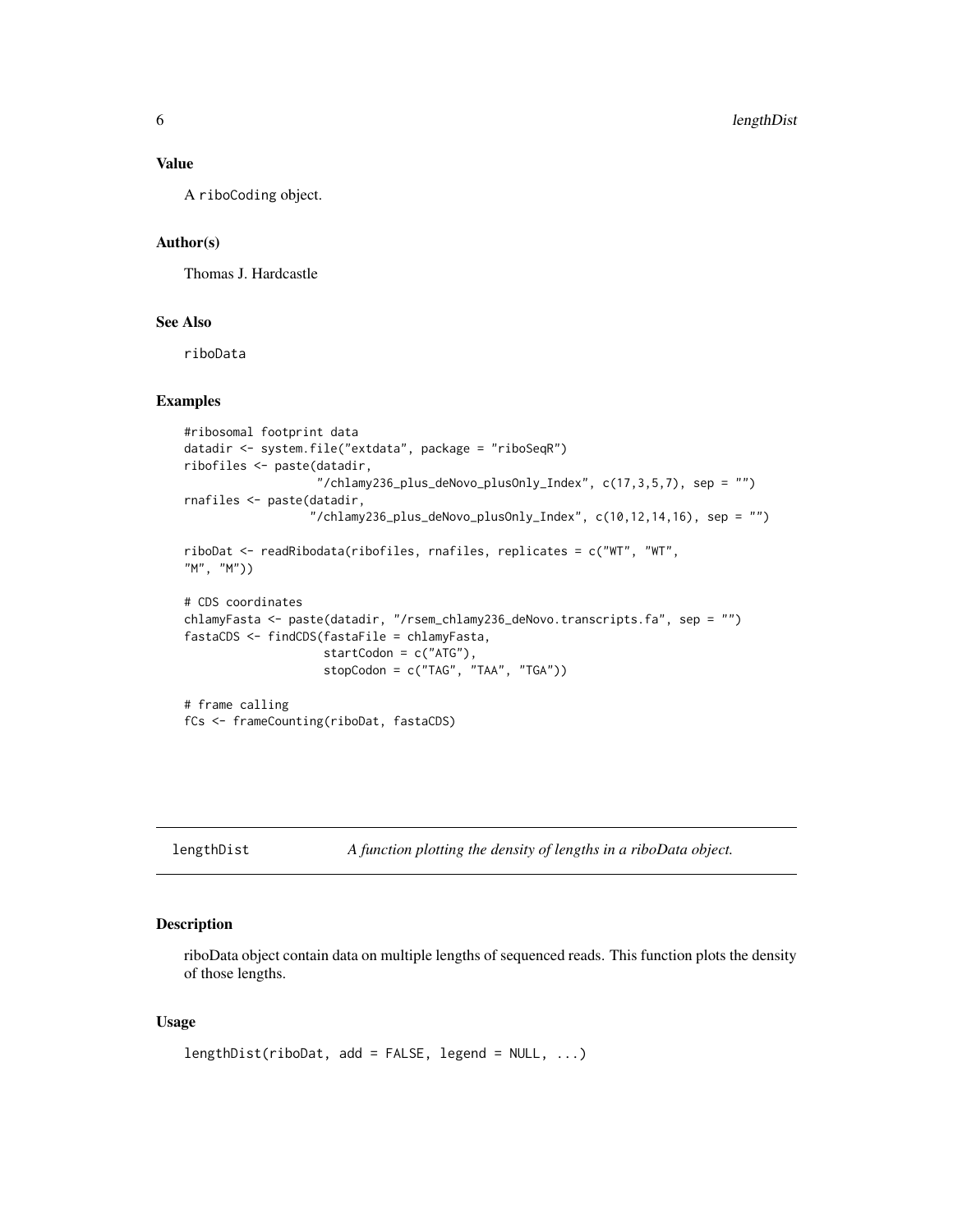#### <span id="page-6-0"></span>libScales 7 and 2012 12:00 the state of the state of the state of the state of the state of the state of the state of the state of the state of the state of the state of the state of the state of the state of the state of

#### Arguments

| riboDat                 | riboData object to be plotted                                       |
|-------------------------|---------------------------------------------------------------------|
| add                     | Should the curve be added to an existing plot, or a new plot drawn? |
| legend                  | Legend text, if given.                                              |
| $\cdot$ $\cdot$ $\cdot$ | Additional arguments to be passed to 'plot' or 'legend'.            |

# Author(s)

Thomas J. Hardcastle

#### Examples

```
#ribosomal footprint data
datadir <- system.file("extdata", package = "riboSeqR")
ribofiles <- paste(datadir,
                   "/chlamy236_plus_deNovo_plusOnly_Index", c(17,3,5,7), sep = "")
rnafiles <- paste(datadir,
                  "/chlamy236_plus_deNovo_plusOnly_Index", c(10,12,14,16), sep = "")
riboDat <- readRibodata(ribofiles, rnafiles, replicates = c("WT", "WT",
"M", "M"))
```
lengthDist(riboDat)

<span id="page-6-1"></span>

| libScales |  |
|-----------|--|
|-----------|--|

Generates library scaling factors from ribosome footprint (and asso*ciated RNA) data.*

#### Description

This function applies the library scaling factor estimation methods implemented in the baySeq package to ribosome footprint data and (if present) the associated RNA-Seq data. The library scaling factors can then be used in downstream analyses.

#### Usage

```
libScales(rC, riboDat, lengths, frames, method = "edgeR")
```
# Arguments

| rC      | A riboCoding object containing the coordinates of the coding sequences and<br>the number of ribosomal footprint reads of various classes to be found in each. |  |  |
|---------|---------------------------------------------------------------------------------------------------------------------------------------------------------------|--|--|
| riboDat | A riboData object containing the ribosome footprint and RNA-seq alignments.                                                                                   |  |  |
| lengths | Lengths of ribosome footprints to inform count data.                                                                                                          |  |  |
| frames  | Frames of ribosome footprints (relative to coding start site). If omitted, all<br>frames are used.                                                            |  |  |
| method  | Method to be used for scaling factor estimation. See getLibsizes                                                                                              |  |  |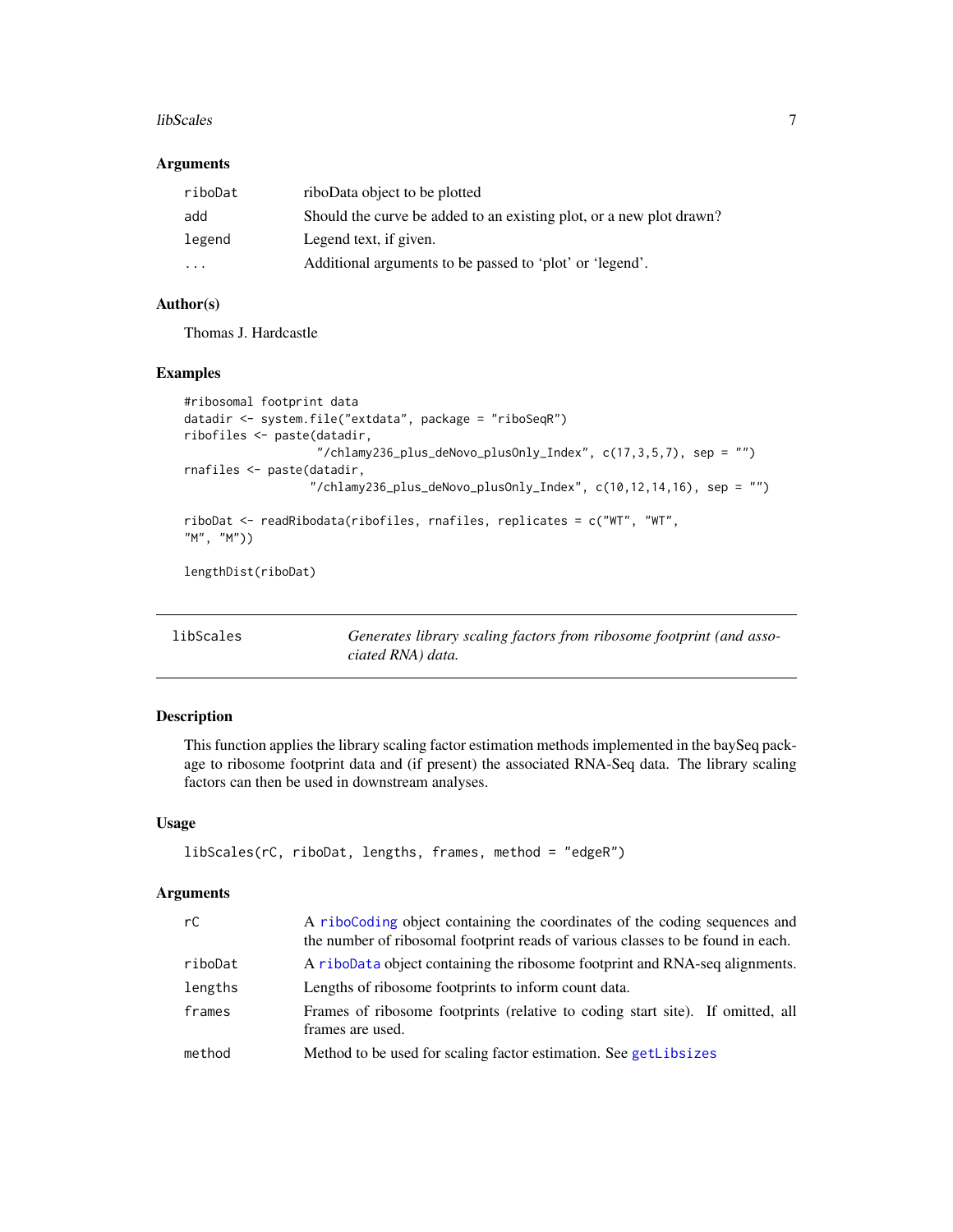# <span id="page-7-0"></span>Value

A list object containing

| riboLS | Ribosome footprint library scaling factors. |
|--------|---------------------------------------------|
| rnaLS  | RNA-Seq library scaling factors.            |

# Author(s)

Thomas J. Hardcastle

| logoContext | Produces a motif of coding start context |  |  |
|-------------|------------------------------------------|--|--|
|-------------|------------------------------------------|--|--|

# Description

The findCDS function reports the immediate context of coding start. This function uses the 'seqLogo' package to produce a motif of the contexts reported.

#### Usage

```
logoContext(cds, ...)
```
# Arguments

| cds      | A GRanges object containing a '\$context' value which defines the 7 bases defin-<br>ing coding start context. |
|----------|---------------------------------------------------------------------------------------------------------------|
| $\cdots$ | Other values to be passed to the segLogo function.                                                            |

#### Value

A matrix containing counts of the different bases observed at each position of the 7-base context.

# Author(s)

Thomas J. Hardcastle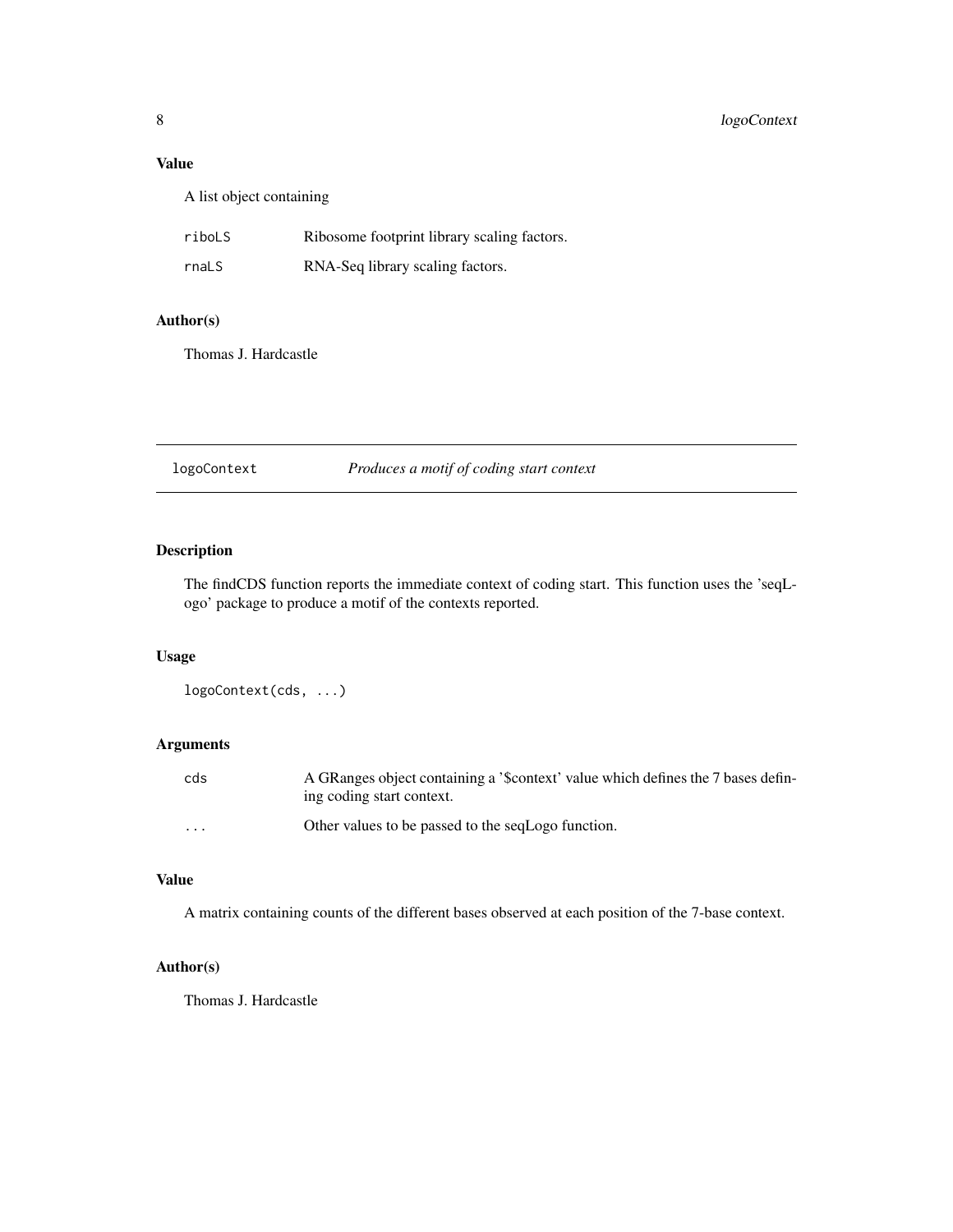<span id="page-8-0"></span>plotCDS *Plots average ribosome footprint alignment to coding sequences at 5' and 3' ends.*

# Description

For each sample, the average (normalised by translation abundance over transcript) of the ribosome footprints of a given length alignments at the 5' and 3' ends of all specified transcripts beginning at each base relative to coding start/end are plotted. The bases are colour coded relative to start codon.

# Usage

plotCDS(coordinates, riboDat, lengths = 27, min5p = -20, max5p = 200,  $min3p = -200$ ,  $max3p = 20$ ,  $cap, main = "", plot = TRUE, ...)$ 

# Arguments

| coordinates | Coordinates (as a GRanges object) of the coding sequences.                                                       |
|-------------|------------------------------------------------------------------------------------------------------------------|
| riboDat     | riboData object containing ribosome footprint data.                                                              |
| lengths     | Lengths of footprints to be plotted. May be given as a vector, in which case<br>multiple plots will be produced. |
| min5p       | The distance upstream of the translation start to be plotted.                                                    |
| max5p       | The distance downstream of the translation start to be plotted.                                                  |
| min3p       | The distance upstream of the translation end to be plotted.                                                      |
| max3p       | The distance downstream of the translation end to be plotted.                                                    |
| cap         | If given, caps the height of plotted values.                                                                     |
| main        | Title of the plot.                                                                                               |
| plot        | Should the acquired matrix of mean expression be plotted? Defaults to TRUE.                                      |
| $\cdots$    | Additional arguments to be passed to 'plot' and 'axes'.                                                          |

# Value

Invisibly returns lists of lists of matrices containing weighted averages plotted for each sample/length combination.

# Author(s)

Thomas J. Hardcastle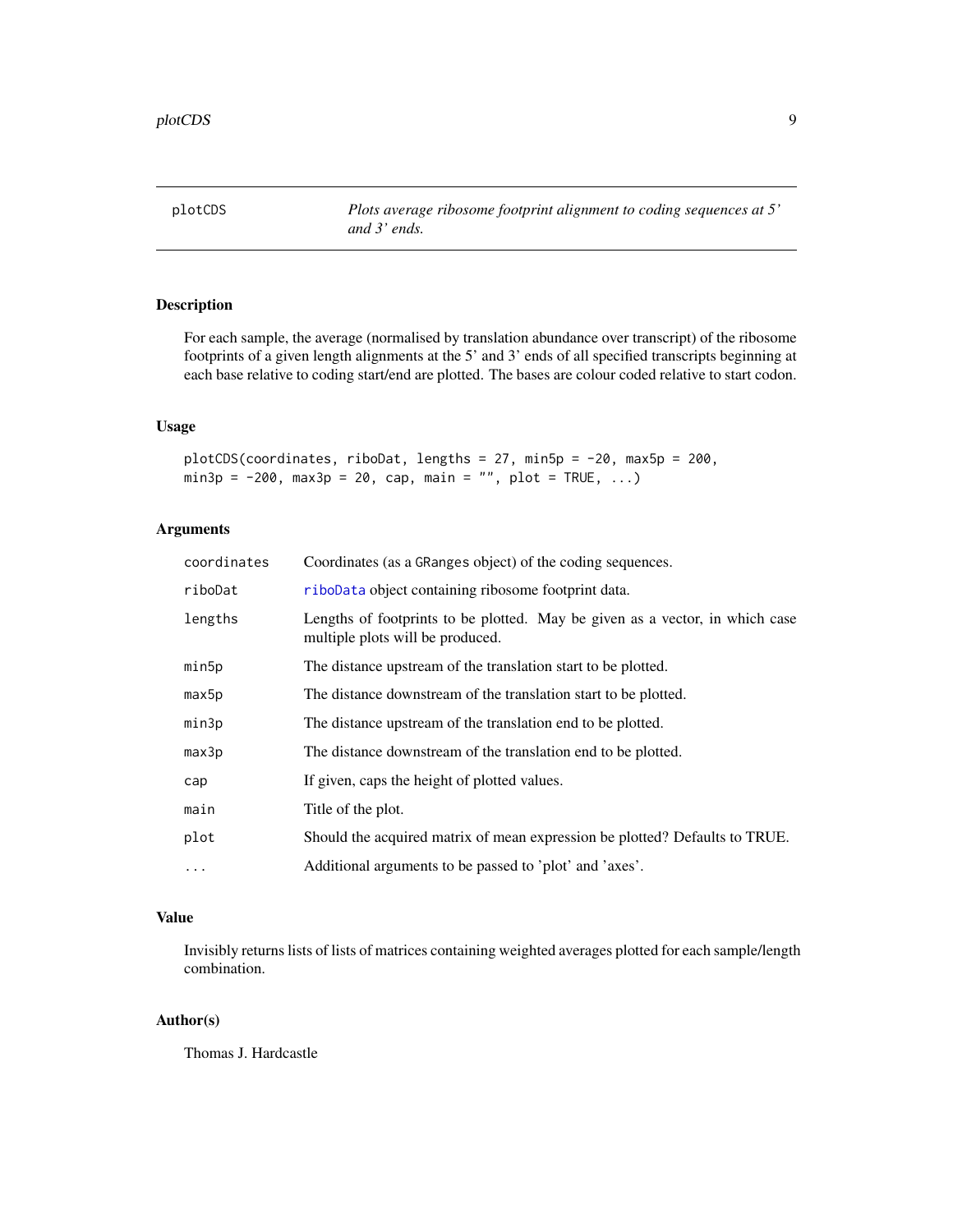# Examples

```
#ribosomal footprint data
datadir <- system.file("extdata", package = "riboSeqR")
ribofiles <- paste(datadir,
                   ''/chlamy236_plus_deNovo_plusOnly_Index", c(17,3,5,7), sep = "")
rnafiles <- paste(datadir,
                  "/chlamy236_plus_deNovo_plusOnly_Index", c(10,12,14,16), sep = "")
riboDat <- readRibodata(ribofiles, rnafiles, replicates = c("WT", "WT",
"M", "M"))
# CDS coordinates
chlamyFasta <- paste(datadir, "/rsem_chlamy236_deNovo.transcripts.fa", sep = "")
fastaCDS <- findCDS(fastaFile = chlamyFasta,
                    startCodon = c("ATG"),
                    stopCodon = c("TAG", "TAA", "TGA"))
# frame calling
fCs <- frameCounting(riboDat, fastaCDS)
# analysis of frame shift for 27 and 28-mers.
fs \leftarrow readingFrame(rC = fCs, lengths = 27:28)# filter coding sequences. 27-mers are principally in the 1-frame,
# 28-mers are principally in the 0-frame relative to coding start (see
# readingFrame function).
ffCs \le filterHits(fCs, lengths = c(27, 28), frames = list(0, 2),
                   hitMean = 50, unqhitMean = 10, fs = fs)
plotCDS(coordinates = ffCs@CDS, riboDat = riboDat, lengths = 27)
```
plotTranscript *Plots ribosome footprint abundance and mRNA coverage (if available) for a specific transcript.*

#### **Description**

Abundances of ribosomal footprints of a given size class are plotted on a transcript. The footprints are colour coded according to the first base of the transcript, and not any coding start site, to allow for multiple coding start sites on a given transcript. Coding regions may simultaneously be plotted and colour coded under the same scheme.

#### Usage

```
plotTranscript(transcript, coordinates, annotation, riboData, length =
27, frameShift = 0, cap, riboScale, rnaScale, xlim, main, note = ",
libScales, ...)
```
<span id="page-9-0"></span>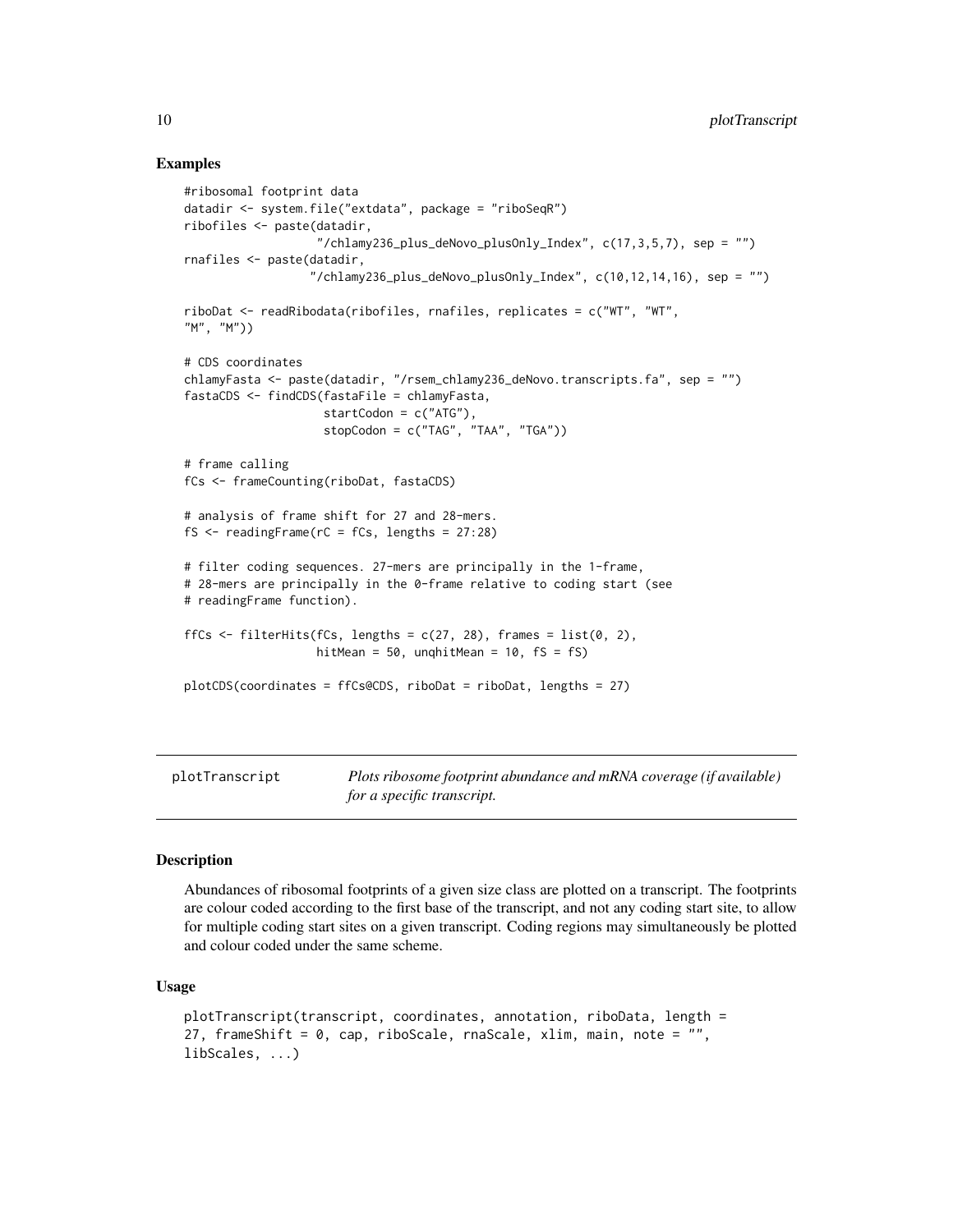# <span id="page-10-0"></span>plotTranscript 11

# Arguments

| transcript  | The name of the transcript to be plotted.                                                                                   |
|-------------|-----------------------------------------------------------------------------------------------------------------------------|
| coordinates | A GRanges object containing any coding regions on the transcript.                                                           |
| annotation  | A GRanges object containing annotated coding coordinates to be plotted as bars<br>above the figure.                         |
| riboData    | A riboData object containing the ribosome footprint (and optionally, RNA-seq)<br>data.                                      |
| length      | Size class of ribosome footprint data to be plotted.                                                                        |
| frameShift  | Frameshift for the ribosome footprint data. See Details.                                                                    |
| cap         | Cap on the largest value that will be plotted as an abundance of the ribosome<br>footprint data.                            |
| riboScale   | Scale to be used on the ribosome footprint axis.                                                                            |
| rnaScale    | Scale to be used on the RNA-seq coverage axis.                                                                              |
| xlim        | Limits of the bases of the transcript to be plotted (i.e., the x-axis). If missing,<br>the full transcript will be plotted. |
| main        | Optional title for the plot.                                                                                                |
| note        | Additional note to be added to plot titles (in addition to transcript and sample<br>names).                                 |
| libScales   | If supplied, library scaling factors for normalisation of ribosomal and RNA<br>counts (see libScales).                      |
| $\cdots$    | Additional arguments to be passed to plotting function.                                                                     |

#### Details

The readingFrame value allows the colour-coding of the ribosome footprints to be shifted so that the colours of the coding sequences match the colours of the ribosome footprint data. E.g., if 28-mers are predominantly in frame 2 relative to coding start, a value of 'readingFrame=2' will ensure that 28-mers in a coding region will take the same colour as that coding region if they are in the correct relative frame.

# Value

NULL; plotting function.

#### Author(s)

Thomas J. Hardcastle

# Examples

```
#ribosomal footprint data
datadir <- system.file("extdata", package = "riboSeqR")
ribofiles <- paste(datadir,
                   ''/chlamy236_plus_deNovo_plusOnly_Index", c(17,3,5,7), sep = "")
rnafiles <- paste(datadir,
```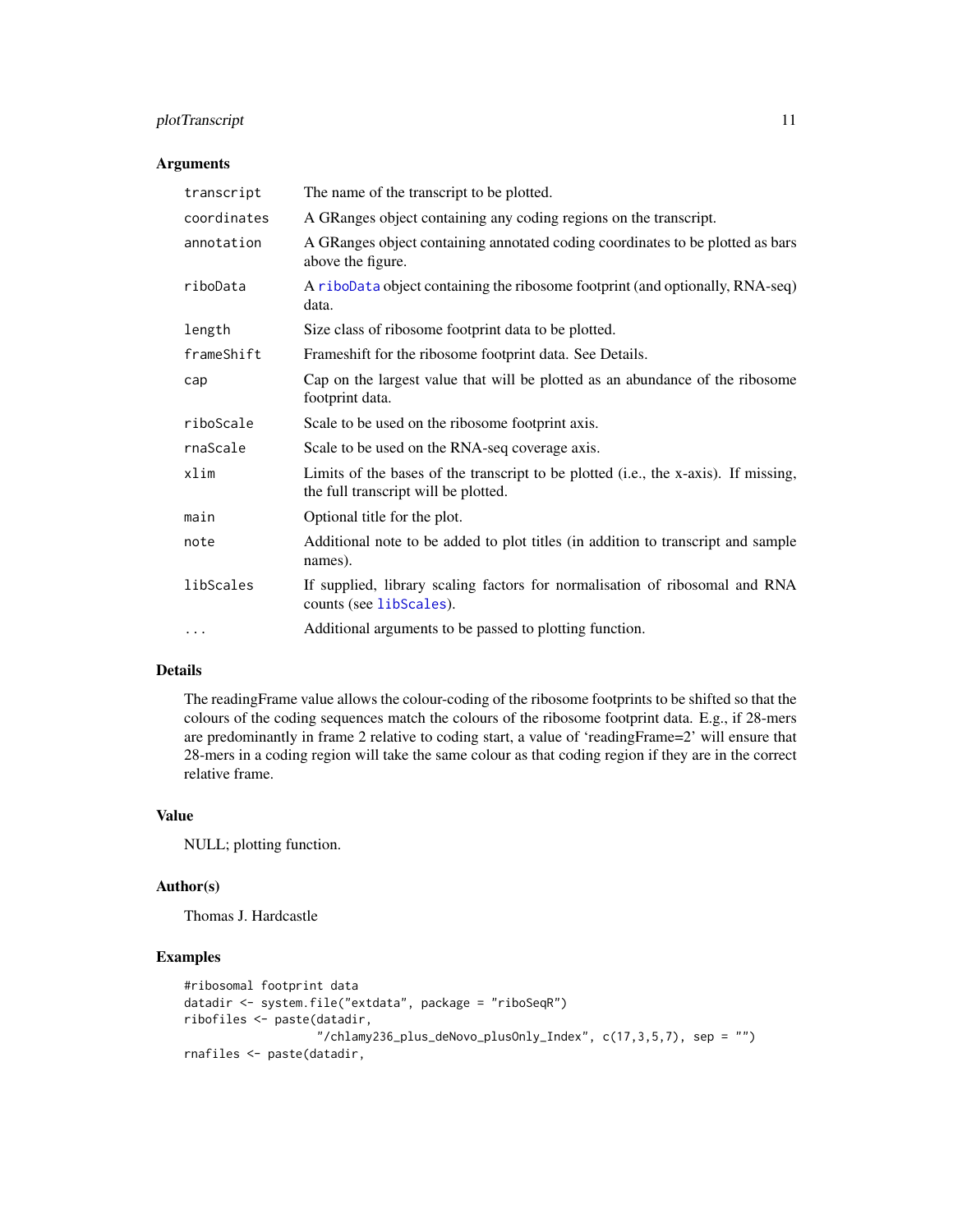```
''/chlamy236_plus_deNovo_plusOnly_Index", c(10,12,14,16), sep = "")
riboDat <- readRibodata(ribofiles, rnafiles, replicates = c("WT", "WT",
"M", "M"))
# CDS coordinates
chlamyFasta <- paste(datadir, "/rsem_chlamy236_deNovo.transcripts.fa", sep = "")
fastaCDS <- findCDS(fastaFile = chlamyFasta,
                    startCodon = c("ATG"),
                    stopCodon = c("TAG", "TAA", "TGA"))
# frame calling
fCs <- frameCounting(riboDat, fastaCDS)
# analysis of frame shift for 27 and 28-mers.
fS <- readingFrame(rC = fCs, lengths = 27:28)
# filter coding sequences. 27-mers are principally in the 1-frame,
# 28-mers are principally in the 0-frame relative to coding start (see
# readingFrame function).
ffCs \le filterHits(fCs, lengths = c(27, 28), frames = list(1, 0),
                   hitMean = 50, unqhitMean = 10, fs = fs)
plotTranscript("CUFF.37930.1", coordinates = ffCs@CDS,
               ribobata = ribobat, length = 27, cap = 200
```

| readingFrame | Analyses frame called ribosome footprint data within coding se-        |
|--------------|------------------------------------------------------------------------|
|              | quences and identifies likely frame-shift of different length ribosome |
|              | <i>footprint reads.</i>                                                |

#### Description

Ribosome footprint data data can be used to identify the frame-shift relative to start codon of the different n-mers. For each readlength specified, the sum of alignments in the different frames is shown, together with the maximum likelihood frame.

#### Usage

```
readingFrame(rC, lengths = 26:30)
plotFS(fS, lengths, legend.text = c("Frame 0", "Frame 1", "Frame 2"), ...)
```
#### Arguments

| rC      | A riboCoding object, produced by the frameCounting function.                      |
|---------|-----------------------------------------------------------------------------------|
| lengths | Lengths of reads to be analysed for frame-shift, or to be plotted. May be omitted |
|         | in plotting, in which case all lengths will be plotted.                           |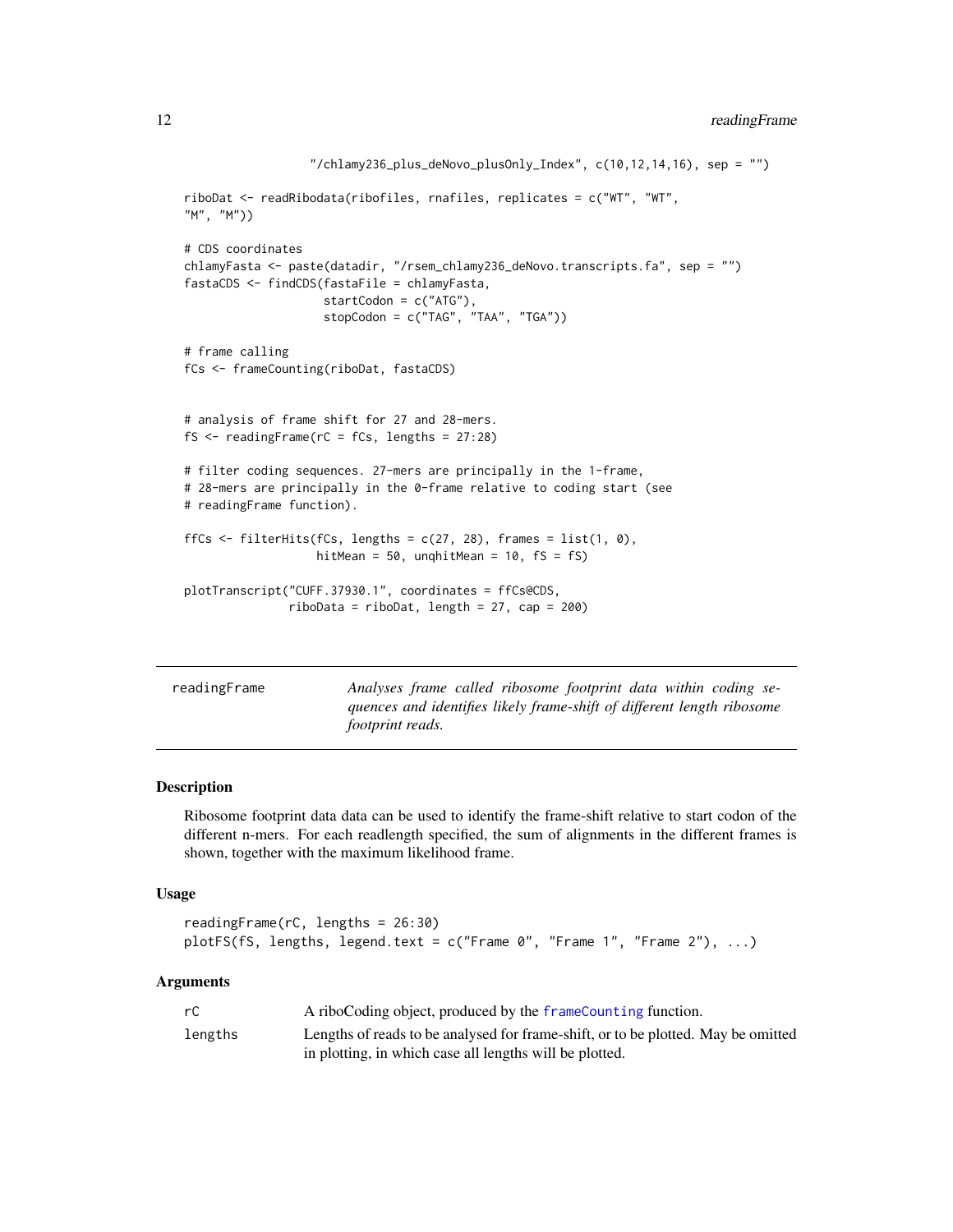#### <span id="page-12-0"></span>readRibodata 13

| fS                      | The output of the reading Frame function, to be plotted. |
|-------------------------|----------------------------------------------------------|
| legend.text             | Text for legend.                                         |
| $\cdot$ $\cdot$ $\cdot$ | Additional arguments to be passed to barplot function.   |

#### Value

A matrix giving the number of aligned reads in each frame for each length, and the maximum likelihood frame.

#### Author(s)

Thomas J. Hardcastle

# See Also

[frameCounting](#page-4-1)

# Examples

```
#ribosomal footprint data
datadir <- system.file("extdata", package = "riboSeqR")
ribofiles <- paste(datadir,
                   "/chlamy236_plus_deNovo_plusOnly_Index", c(17,3,5,7), sep = "")
rnafiles <- paste(datadir,
                  "/chlamy236_plus_deNovo_plusOnly_Index", c(10,12,14,16), sep = "")
riboDat <- readRibodata(ribofiles, rnafiles, replicates = c("WT", "WT",
"M", "M"))
# CDS coordinates
chlamyFasta <- paste(datadir, "/rsem_chlamy236_deNovo.transcripts.fa", sep = "")
fastaCDS <- findCDS(fastaFile = chlamyFasta,
                    startCodon = c("ATG"),
                    stopCodon = c("TAG", "TAA", "TGA"))
# frame calling
rCs <- frameCounting(riboDat, fastaCDS)
# analysis of frame shift for 27 and 28-mers.
fS <- readingFrame(rC = rCs, lengths = 27:28)
plotFS(fS)
```
readRibodata *Reads ribosomal and (optionally) rna data from alignment files.*

#### Description

Reads BAM files, or flat text files (which may be compressed) containing strand, transcript name, start and sequence information for each alignment.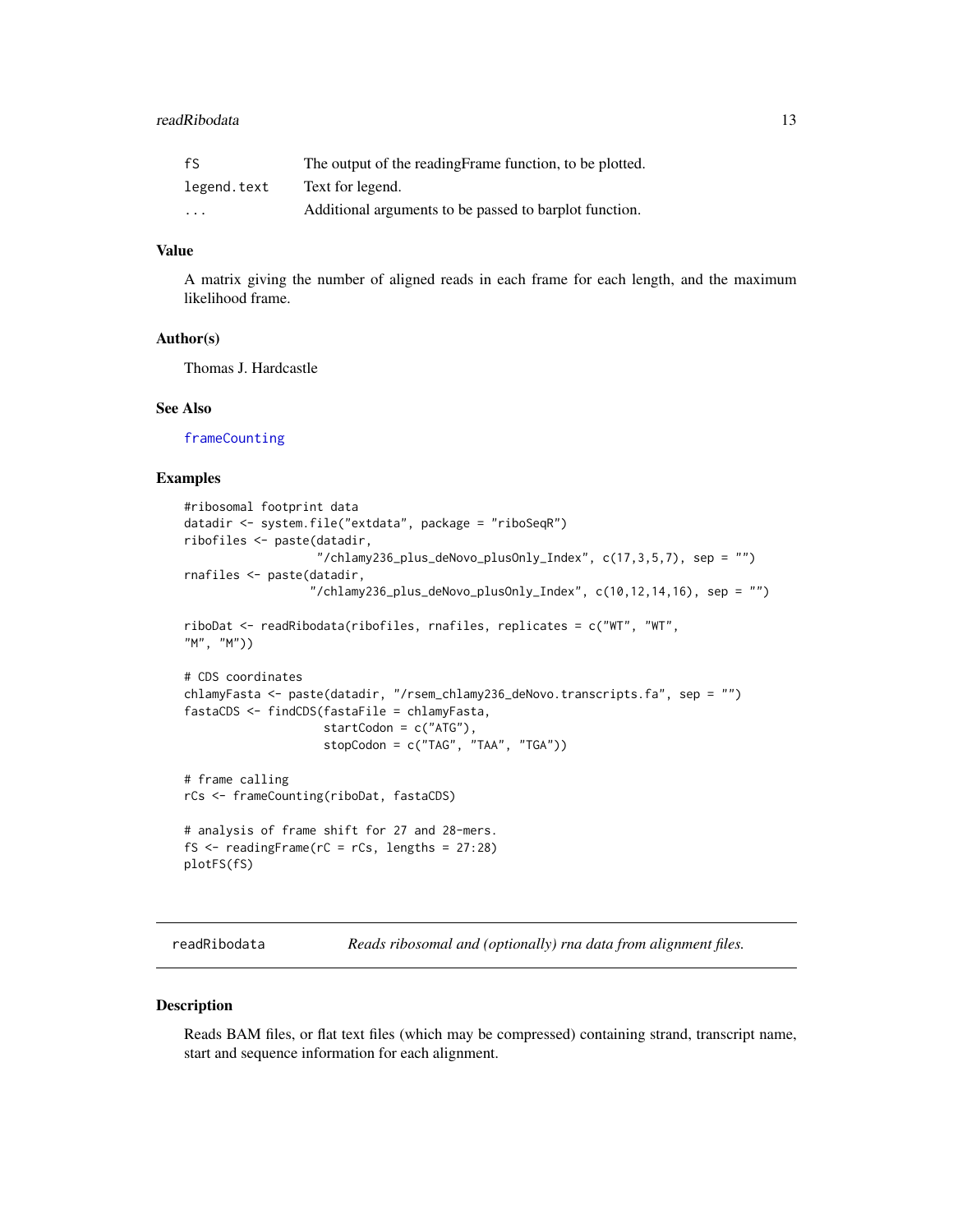#### Usage

```
readRibodata(riboFiles, rnaFiles, columns = c(strand = 1, seqname = 2,
start = 3, sequence = 4), zeroIndexed = FALSE, header = FALSE, replicates, seqnames)
```
#### Arguments

| riboFiles   | Filenames of ribosomal alignments.                                                                                                   |
|-------------|--------------------------------------------------------------------------------------------------------------------------------------|
| rnaFiles    | Filenames of RNA alignments.                                                                                                         |
| columns     | Columns of alignment files containing strand, transcript (seqname) name, start<br>of alignment, and sequence. Ignored for BAM files. |
| zeroIndexed | Are the alignments zero-indexed (i.e., the first base in a sequence is 0). Defaults<br>to FALSE.                                     |
| header      | Does the (non-bam) alignment file have a header line? Defaults to FALSE.                                                             |
| replicates  | Replicate information for the files.                                                                                                 |
| segnames    | Transcript (sequame) names to be read into the object.                                                                               |

#### Details

If a filename ends in '.bam' or '.BAM' it will be assumed that the file is a BAM file and processed accordingly. Otherwise, it will be treated as a flat text file.

If using text files these should contain (as a minimum), the sequence of the read, the name of the sequence to which the read aligns, the strand to which it aligns, and the starting position of alignment. A Bowtie alignment (note that Bowtie, rather than Bowtie2, is recommended for short reads, which ribosome footprints are) using the option "–suppress 1,6,7,8" will generate this minimal data. It is by default assumed that the data are generated in this way, and the default columns specification for the default readRibodata function (see below) reflects this.

#### Value

riboData object.

# Author(s)

Thomas J. Hardcastle

#### Examples

```
datadir <- system.file("extdata", package = "riboSeqR")
ribofiles <- paste(datadir,
                   ''/chlamy236_plus_deNovo_plusOnly_Index", c(17,3,5,7), sep = "")
rnafiles <- paste(datadir,
                  ''/chlamy236_plus_deNovo_plusOnly_Index", c(10,12,14,16), sep = "")
riboDat <- readRibodata(ribofiles, rnafiles, replicates = c("WT", "WT", "M", "M"))
```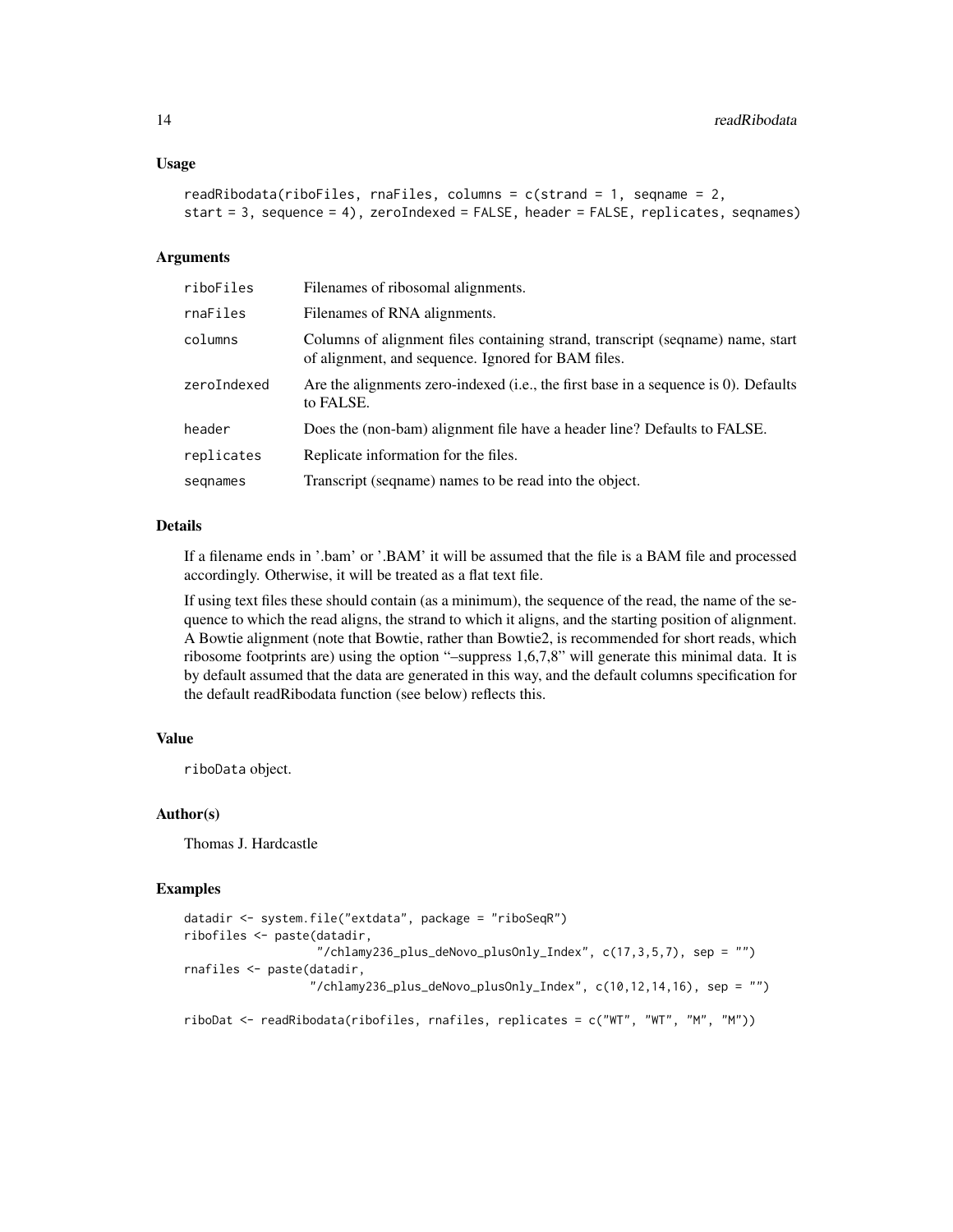<span id="page-14-0"></span>riboCoding-class *Class "riboCoding"*

#### <span id="page-14-1"></span>**Description**

The riboCoding class contains a set of coordinates defining coding sequences, a set of replicate data for the experimental samples, an array of ribosome footprint abundances for each coding sequence split by size class and frame, and a similar array describing the abundance of unique sequences aligning within each coding sequence.

#### **Slots**

CDS: Object of class "GRanges" defining the coordinates of coding sequences.

- hits: An array describing the abundances of ribosome footprints, split by size class and frame (relative to coding start) for each of the coding sequences defined in the 'CDS' slot.
- unqHits: An array describing the abundances of unique sequences of ribosome footprints, split by size class and frame (relative to coding start) for each of the coding sequences defined in the 'CDS' slot.
- replicates: A factor defining the replicate structure of the samples for which data are held. Replicate samples will have the same level in this factor.

#### Methods

Methods '[' and 'show' are defined for this class.

#### Author(s)

Thomas J. Hardcastle

riboData-class *Class "riboData"*

#### <span id="page-14-2"></span>Description

The riboData class contains a list of GRanges objects containing ribosome footprint alignment data, a factor defining the replicate structure of the samples involved, and (optionally) a list of GRanges objects containing RNA-seq alignment data (paired with the ribosome footprint data). It will generally be created by the 'readRibodata' function and not directly by the user.

#### **Slots**

- riboGR: List of "GRanges" objects (one for each sequenced sample) describing the alignments of ribosomal footprint data to a transcriptome.
- rnaGR: List of "GRanges" objects (one for each sequenced sample, paired with 'riboGR' slot) describing the alignments of RNA-seq data to a transcriptome.
- replicates: A factor defining the replicate structure of the samples for which data are held. Replicate samples will have the same level in this factor.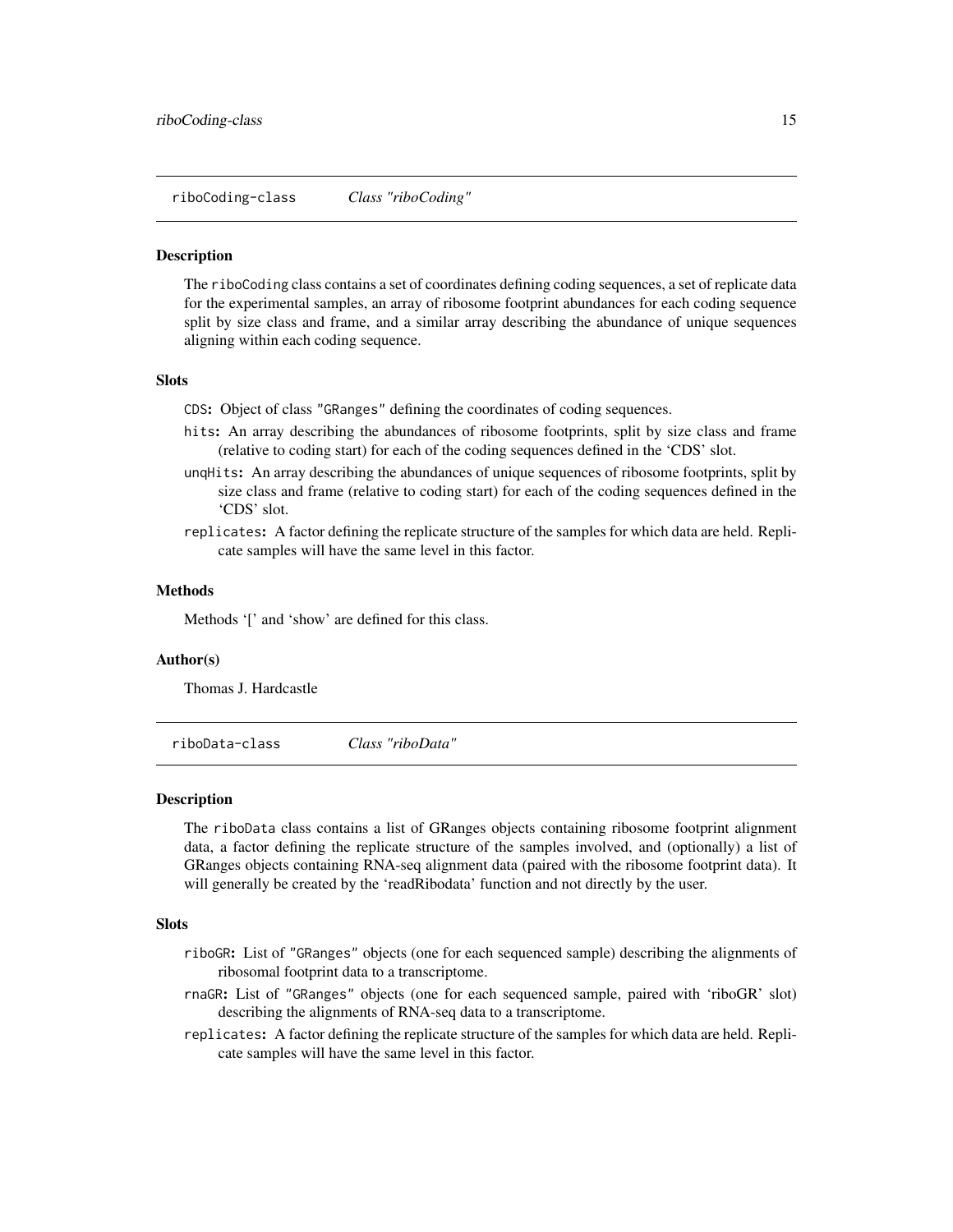<span id="page-15-0"></span>16 *maCounts* 

# Methods

No methods are currently defined for this class.

#### Author(s)

Thomas J. Hardcastle

<span id="page-15-1"></span>rnaCounts *Extracts mRNA counts from a riboDat object for a set of coding sequence coordinates.*

#### Description

Takes mRNA count data from riboDat object, maps them to coding sequences specified in GRanges object, and counts the total number of hits. This is a crude approach intended to quickly produce comparable data to ribosome footprint counts. More sophisticated alternatives, addressing coverage variation, isoforms, multireads &c. have been widely described in the literature on mRNA-seq analyses.

#### Usage

rnaCounts(riboDat, CDS)

#### Arguments

| riboDat | A riboData object containing the RNA-seq alignments.                           |
|---------|--------------------------------------------------------------------------------|
| CDS     | A GRanges object defining the coordinates of the coding sequences for which to |
|         | acquire counts.                                                                |

# Details

The count data thus acquired can be compared to counts of ribosomal footprint data through a beta-binomial analysis (see vignette) to discover differential translation.

#### Value

A matrix containing count data for the RNA-seq libraries.

# Author(s)

Thomas J. Hardcastle

## See Also

[sliceCounts](#page-16-1)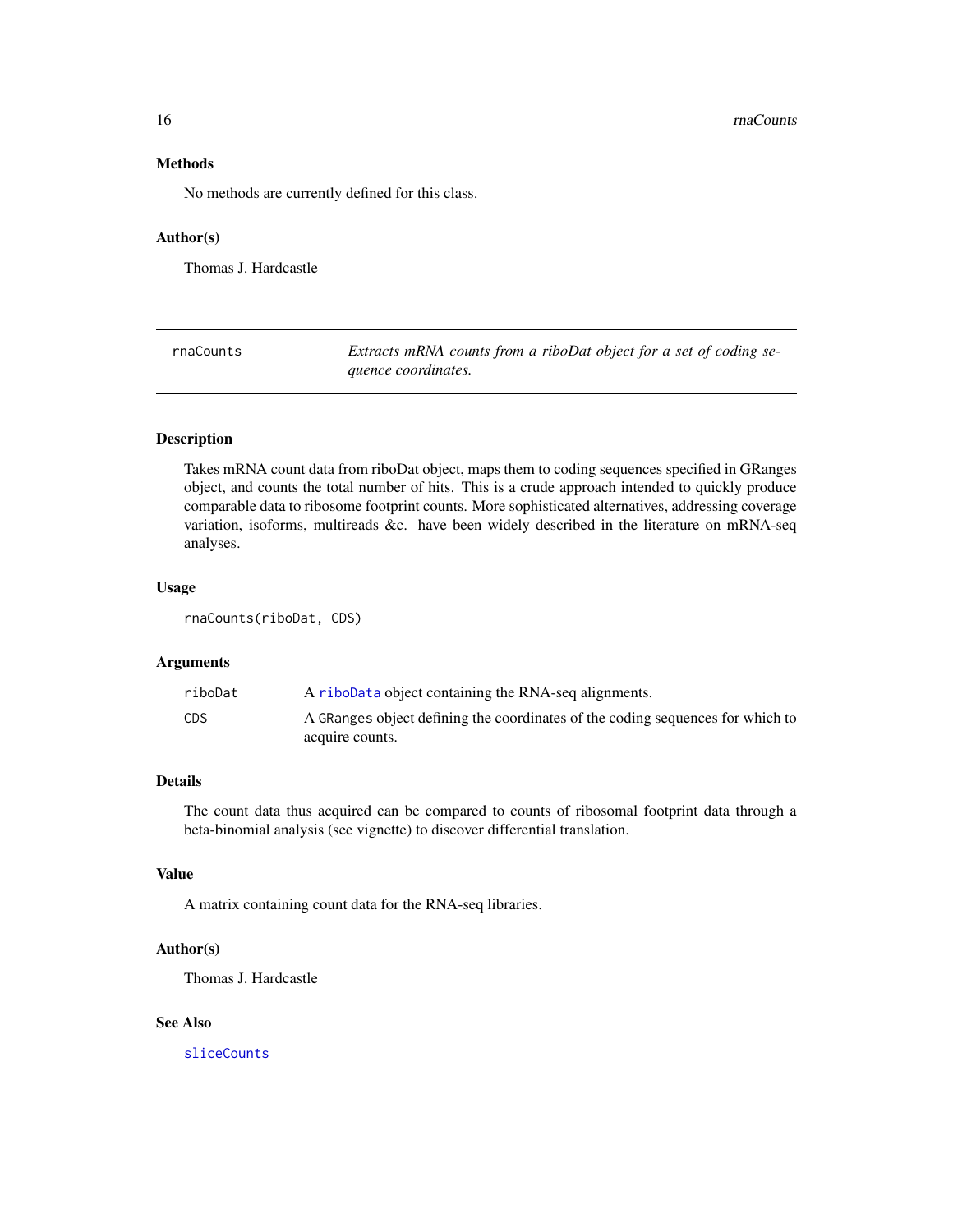#### <span id="page-16-0"></span>sliceCounts 17

#### Examples

```
#ribosomal footprint data
datadir <- system.file("extdata", package = "riboSeqR")
ribofiles <- paste(datadir,
                   "/chlamy236_plus_deNovo_plusOnly_Index", c(17,3,5,7), sep = "")
rnafiles <- paste(datadir,
                  ''/chlamy236_plus_deNovo_plusOnly_Index", c(10, 12, 14, 16), sep = "")
riboDat <- readRibodata(ribofiles, rnafiles, replicates = c("WT", "WT",
"M", "M"))
# CDS coordinates
chlamyFasta <- paste(datadir, "/rsem_chlamy236_deNovo.transcripts.fa", sep = "")
fastaCDS <- findCDS(fastaFile = chlamyFasta,
                    startCodon = c("ATG"),
                    stopCodon = c("TAG", "TAA", "TGA"))
# frame calling
fCs <- frameCounting(riboDat, fastaCDS)
# analysis of frame shift for 27 and 28-mers.
fS <- readingFrame(rC = fCs, lengths = 27:28)
# filter coding sequences. 27-mers are principally in the 1-frame,
# 28-mers are principally in the 0-frame relative to coding start (see
# readingFrame function).
ffCs \le filterHits(fCs, lengths = c(27, 28), frames = list(1, 0),
                   hitMean = 50, unqhitMean = 10, fs = fs)
# Extract counts of RNA hits from riboCount data.
rnaCounts <- rnaCounts(riboDat, ffCs@CDS)
```
<span id="page-16-1"></span>sliceCounts *Slices out count data from riboCoding object for use in differential translation analyses.*

#### Description

For any given coding sequence, multiple lengths of reads in various frames (relative to coding start) may align. This function extracts specific size-classes and frames of ribosome footprint reads and sums them to give a single value for each coding sequence and each sequencing library, for use in downstream analysis.

### Usage

sliceCounts(rC, lengths = 27, frames)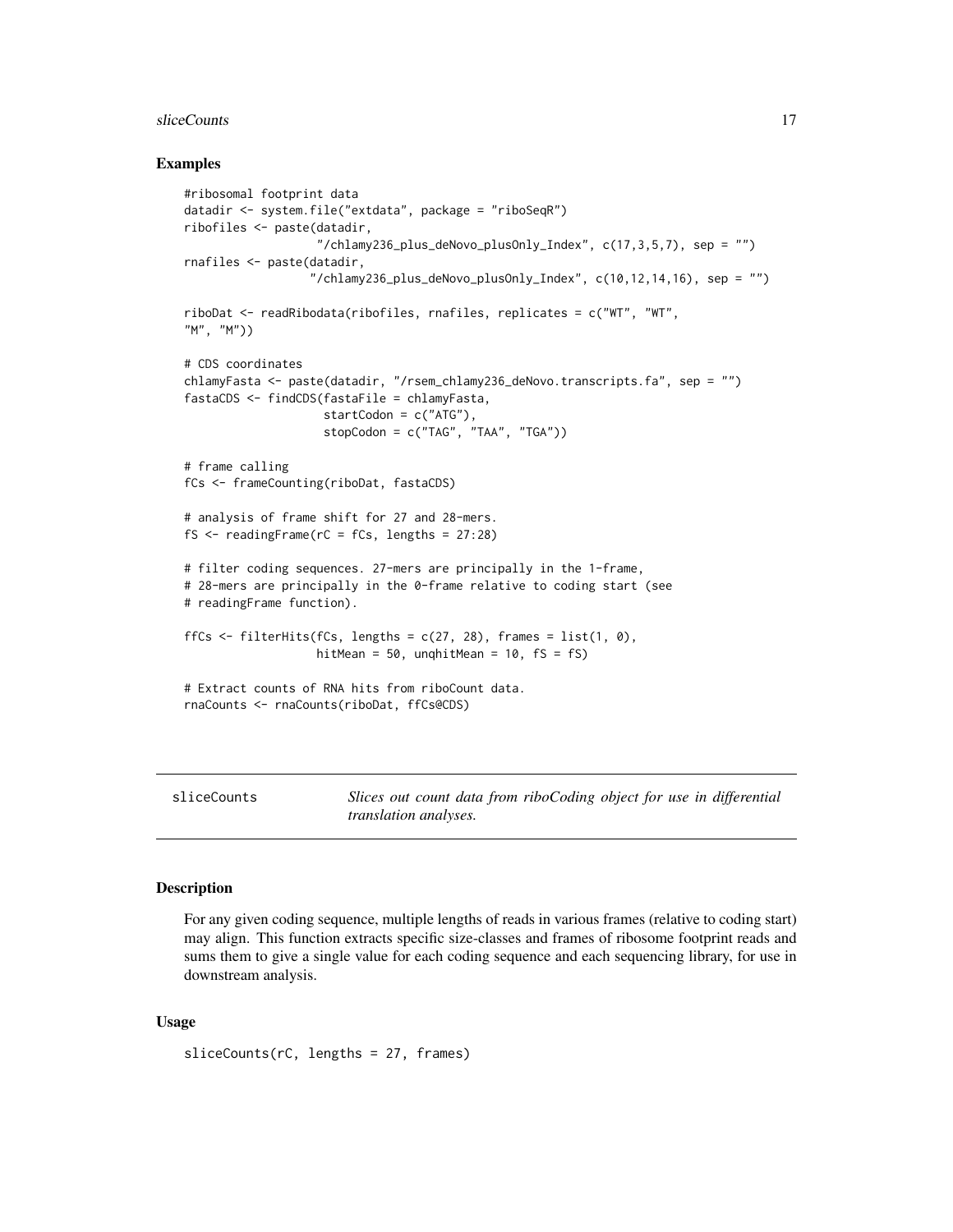#### <span id="page-17-0"></span>Arguments

| rC      | A riboCoding object containing the coordinates of the coding sequences and<br>the number of ribosomal footprint reads of various classes to be found in each. |
|---------|---------------------------------------------------------------------------------------------------------------------------------------------------------------|
| lengths | Lengths of ribosome footprints to inform count data.                                                                                                          |
| frames  | Frames of ribosome footprints (relative to coding start site). If omitted, all<br>frames are used.                                                            |

#### Details

Frames can be given as a single vector (which specifies the frames used for all lengths of footprints, or as a list, specifying the frame for each length given in 'lengths'.

The count data thus acquired can be compared to counts of RNA-seq data through a beta-binomial analysis (see vignette) to discover differential translation.

# Value

A matrix containing counts of ribosomal footprint matches to coding sequences specified in riboCoding object 'rC'.

#### Author(s)

Thomas J. Hardcastle

# See Also

[rnaCounts](#page-15-1)

#### Examples

```
#ribosomal footprint data
datadir <- system.file("extdata", package = "riboSeqR")
ribofiles <- paste(datadir,
                   ''/chlamy236_plus_deNovo_plusOnly_Index", c(17,3,5,7), sep = "")
rnafiles <- paste(datadir,
                  "/chlamy236_plus_deNovo_plusOnly_Index", c(10,12,14,16), sep = "")
riboDat <- readRibodata(ribofiles, rnafiles, replicates = c("WT", "WT",
"M", "M"))
# CDS coordinates
chlamyFasta <- paste(datadir, "/rsem_chlamy236_deNovo.transcripts.fa", sep = "")
fastaCDS <- findCDS(fastaFile = chlamyFasta,
                    startCodon = c("ATG"),
                    stopCodon = c("TAG", "TAA", "TGA"))
# frame calling
fCs <- frameCounting(riboDat, fastaCDS)
```
# analysis of frame shift for 27 and 28-mers.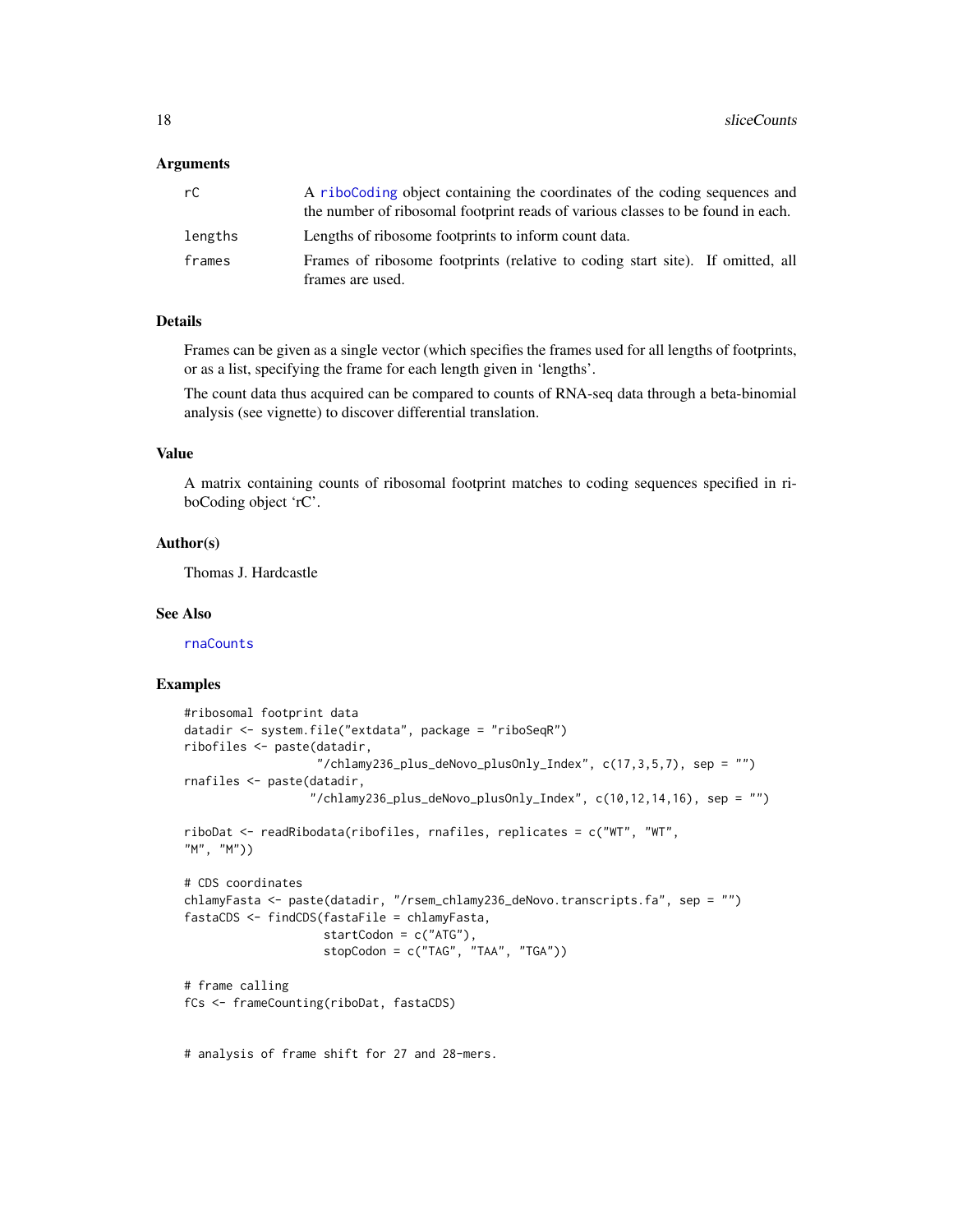# sliceCounts 19

```
fS \le readingFrame(rC = fCs, lengths = 27:28)
# filter coding sequences. 27-mers are principally in the 1-frame,
# 28-mers are principally in the 0-frame relative to coding start (see
# readingFrame function).
ffCs \le filterHits(fCs, lengths = c(27, 28), frames = list(1, 0),
                   hitMean = 50, unqhitMean = 10, fs = fs)
# Extract counts of ribosomal footprints from riboCount data.
riboCounts \le sliceCounts(ffCs, lengths = c(27, 28), frames = list(0,
2))
```